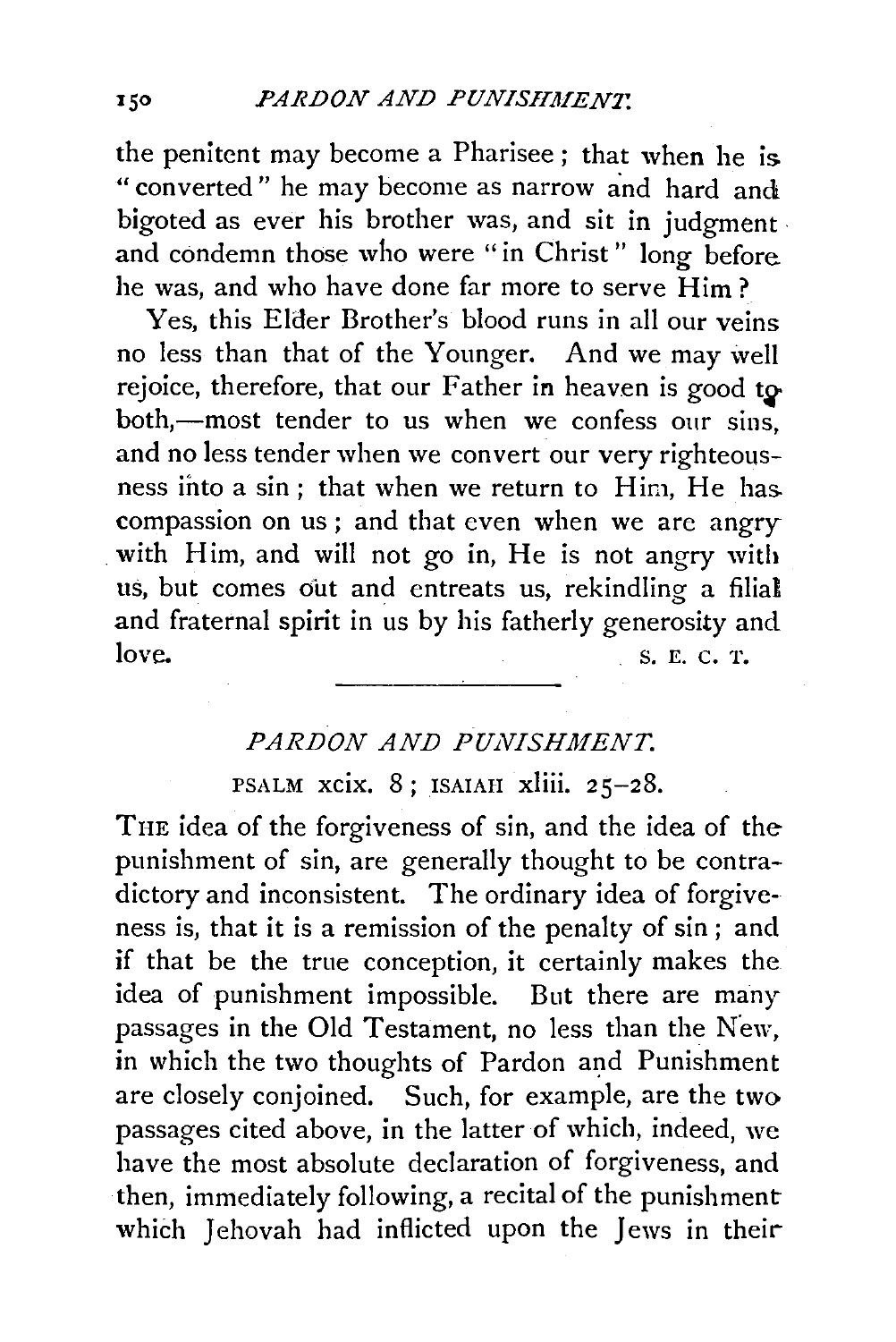exile and captivity in Babylon. How are we to reconcile the two things ? Is not the blotting out of sin incompatible with the punishment of it? Or is there any way of reconciling the two statements, any way in which they can be brought together, so that we can say: God does most absolutely and truly blot out and forget our sins; and He does also most absolutely and truly punish us for our sins? Are forgiveness and punishment irreconcilable ideas? Is the love of God in eternal opposition to the justice of God, or are they different aspects of the same transcendent fact in the Divine Nature?

When an earthly child has sinned against his earthly father, and the father promises forgiveness, two things are included in the promise. One is, that the father will not continue to be angry, but will regard his son with the same tender feeling as he had towards him before the wrong was done: *£.e.,* he will forgive him in feeling, and forget the offence as if it had not been committed. The other is, that he will not punish him for his misdeed, but let him go free, as if he had not been guilty of wrong. These are the two elements of forgiveness as it is understood between two human beings. But does the son escape punishment altogether because his father has been generous enough to let him go free ? Of course he escapes outward penalty, which the father has remitted : but he does not escape the inward penalty of shame and self-condemnation, if he has any conscience or right feeling ; in fact, his self-reproach and self-judgment will be all the stronger for the very reason that he has escaped the outward infliction, for in that case he would have felt that he had made some expiation of his sin.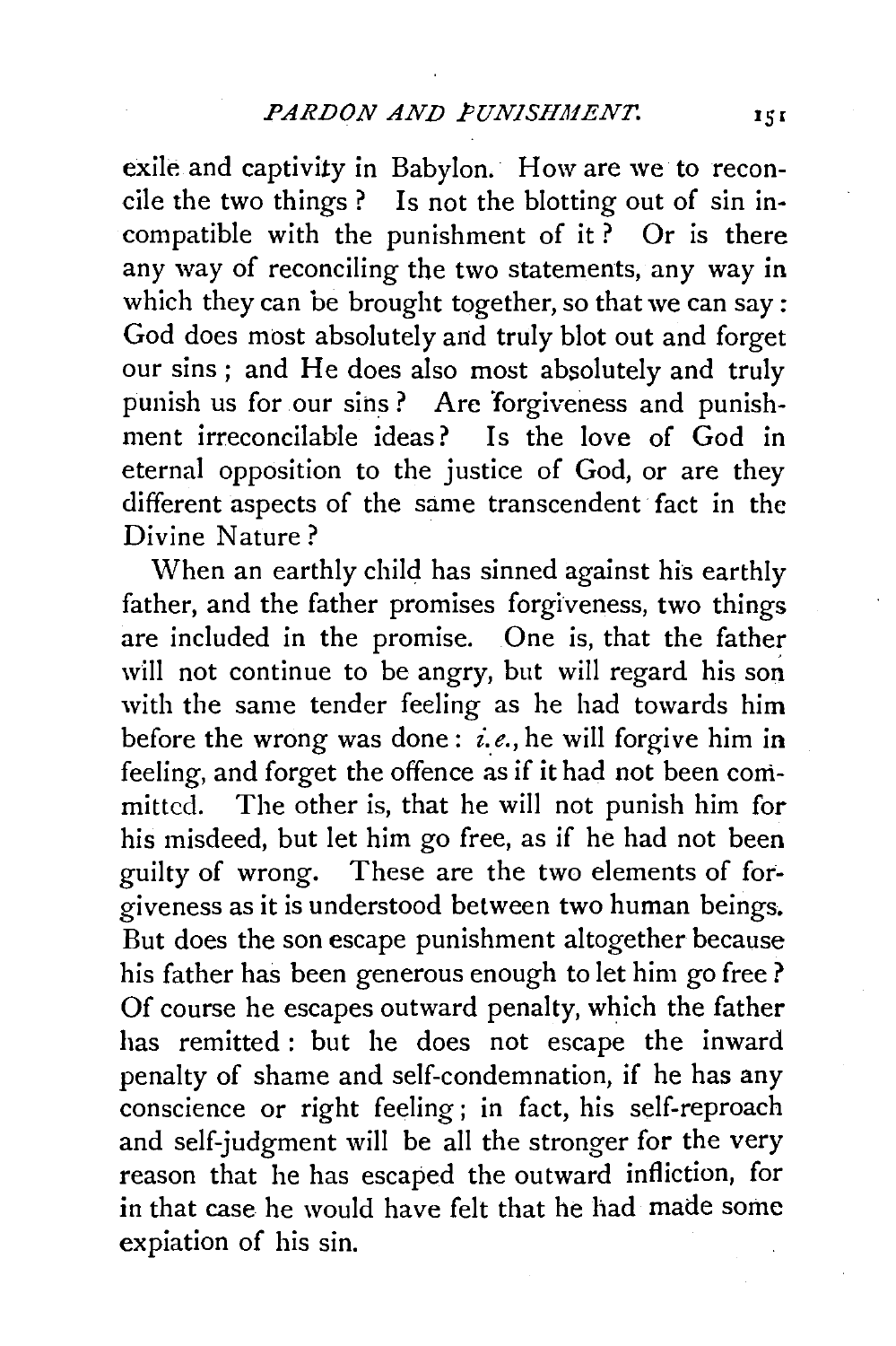And this brings out the difference, deep and radical, between Divine and human forgiveness. God is not angry in the sense in which our earthly father is angry ; and when it is said in Scripture that He is " angry every day," it does not mean the anger of passion or resentment; and when it is said that He is reconciled to us, it is not that there has been a rupture of good feeling between us on his part, and that the rupture is healed. As far as we can understand the mystery of the Divine Nature, God's feeling towards the worst and the wickedest of his children is an eternal unclouded affection; and when we have sinned our utmost and worst, his feeling towards us is pity, not anger in our sense of the word, a wounded sympathy, and a grieved, but not an alienated, affection. When God, therefore, forgives, there is no putting away, as in the case of an earthly father, of passionate angry feeling, and a return to the ordinary parental tenderness. This is one difference between forgiveness in man and forgiveness in God.

The other is, that, whereas the earthly father forbears to punish the offending child, the heavenly Father always and invariably inflicts the punishment. The punishment of transgression is not with God a matter that has been reserved for determination in each individual case, it is not a matter that has been reserved for choice, or will, or caprice : it has been provided for and settled in the very constitution of the universe, provided for by a law which has been written into the very constitution of our own nature, engraved on tablets more enduring than brass, the tablets of our imperishable spiritual consciousness. St. Paul, in the Epistle to the Romans, while admitting that the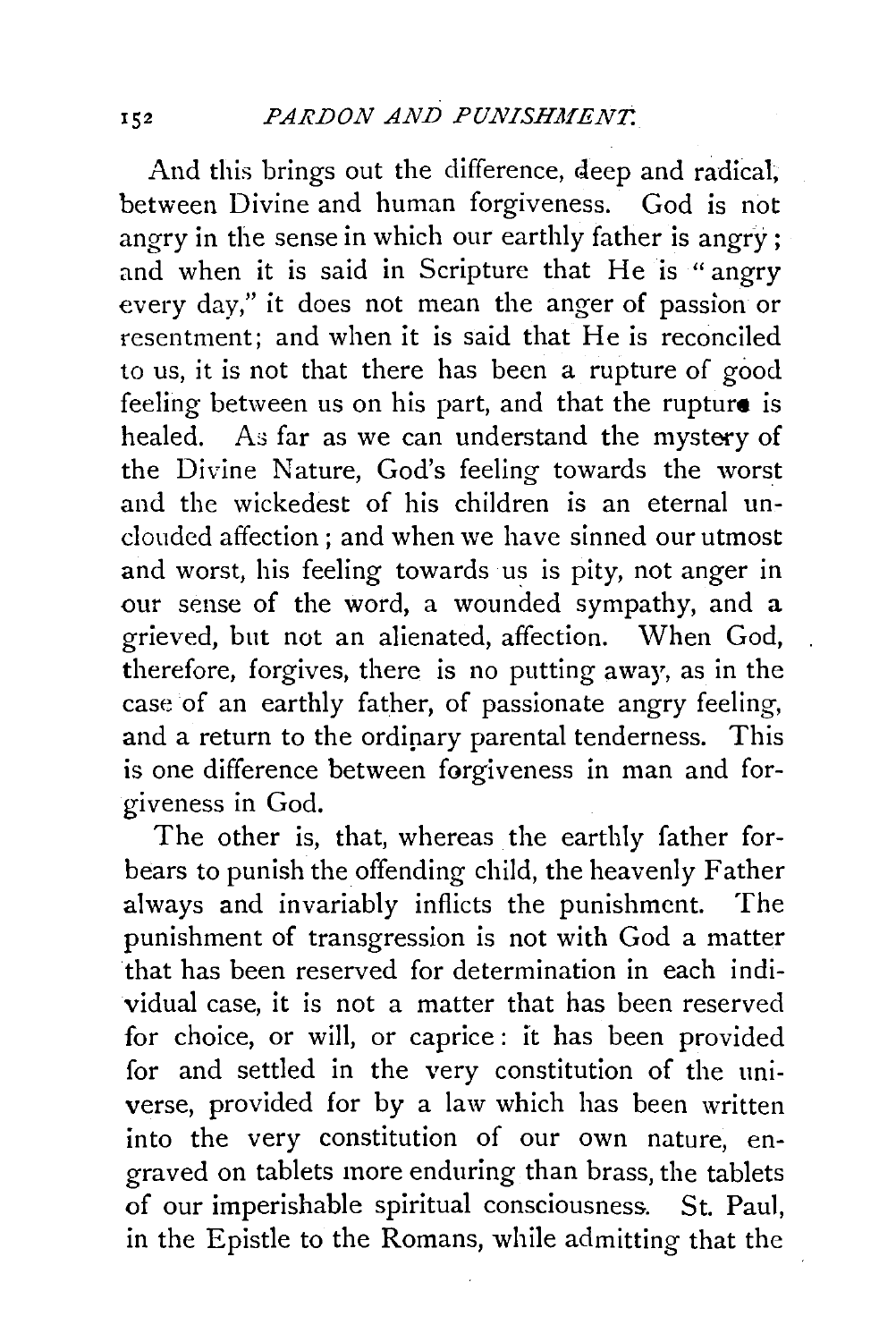Gentiles have no written or outward Divine law, affirms that they are a law unto themselves; and that, if they do by nature the things contained in the outward law, this shews the work of the law written in their hearts; .their conscience also bearing witness, and their thoughts accusing or excusing them. The law, the Divine law of right and wrong, is written therefore and published in each man's own bosom; and when the law of right has been broken, it avenges itself on the transgressor upon the spot, often immediately, and the penalties of the broken law are as certain as the existence of the law itself. This is God's method of punishment, one that He never interferes with, and one that he never suspends or abolishes. Let a man of ordinary conscience commit a morally unclean act, and misery more or less acute will certainly follow-the misery of selfreproach and self-condemnation. And more than misery. He has not only defiled, he has also weakened himself, and given future temptations of the same kind a strength which they had not in the past. The man who defrauds his neighbour in any transaction may make a profitable bargain for the moment ; but if he have not already hardened his conscience against all pain or pleasure, he will both stain and corrupt his enjoyment of his gain, and make himself a worse and weaker man than he was before. The punishment of Judas began as soon as the act of betrayal was completed, and he would fain have cancelled the bargain had that been possible. The great master of human nature, Shakespeare, shews that the murderer, such as Clarence or Macbeth, suffers a more dreadful penalty than the block or the scaffold could inflict; he peoples the whole air with the spectres of his own horrified imagination;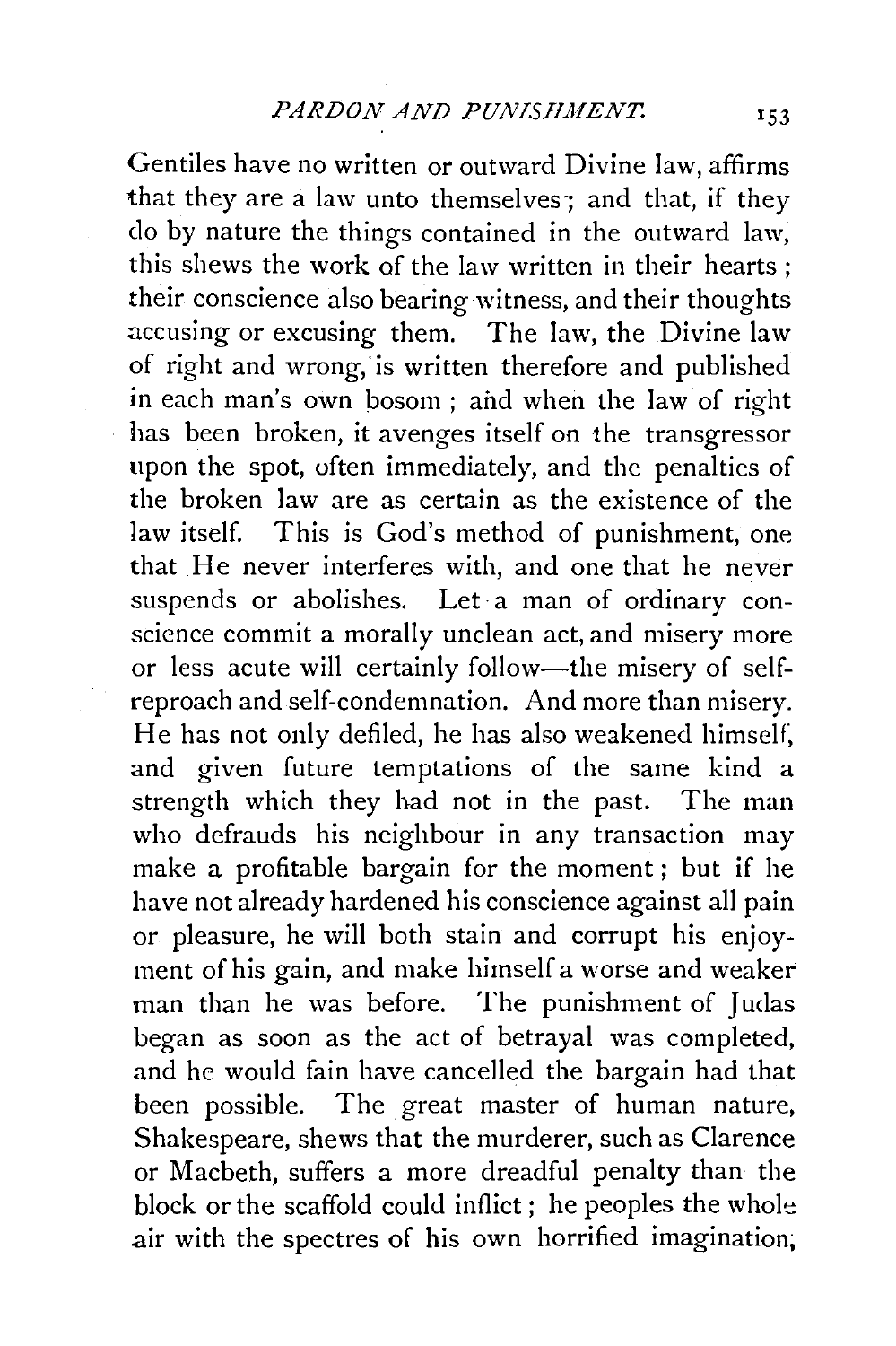and his dreams and his waking hours are alike tormented with the jibbering ghosts of his victims. Re· tribution is the law of existence; and we can no more burn our fingers without pain than we can transgress the law of the spirit without misery and degradation.

lf, then, God always punishes transgression, what becomes of the doctrine of forgiveness? If He is a God of such justice, how can He also be a God of infinite mercy  $\tilde{?}$  The two things are put together in the  $passages$  I have cited, forgiveness and punishment, indicating that there is no opposition between them, but that they are only two aspects of what are substantially related, not opposite, facts. For the Bible never talks of taking away the consequences, the punishment, of sin, as something distinct from the sin itself, as we often talk in modern times. The Bible regards sin and its consequence—punishment—as so bound up together that they cannot be separated, as. such an insoluble compound, that we cannot take one away and leave the other. It is impossible to abolish the penalty of sin, and leave the sin behind ; if the penalty is remitted, the sin itself is destroyed : if one goes, the other goes too. "May one be pardoned and retain the offence?" asks the guilty king in "Hamlet," his moral sense not altogether bewildered by his crimes. When the Prophet reports Jehovah as saying to the Jewish captives, "I, even I, am he that blotteth out thy transgressions, and will not remember thy sins," there is nothing in this declaration about taking away merely the punishment of their sins ; it is the blotting out of the transgressions themselves, the taking away the sins themselves, so that they should perish out of the Divine memory. If the sins had re-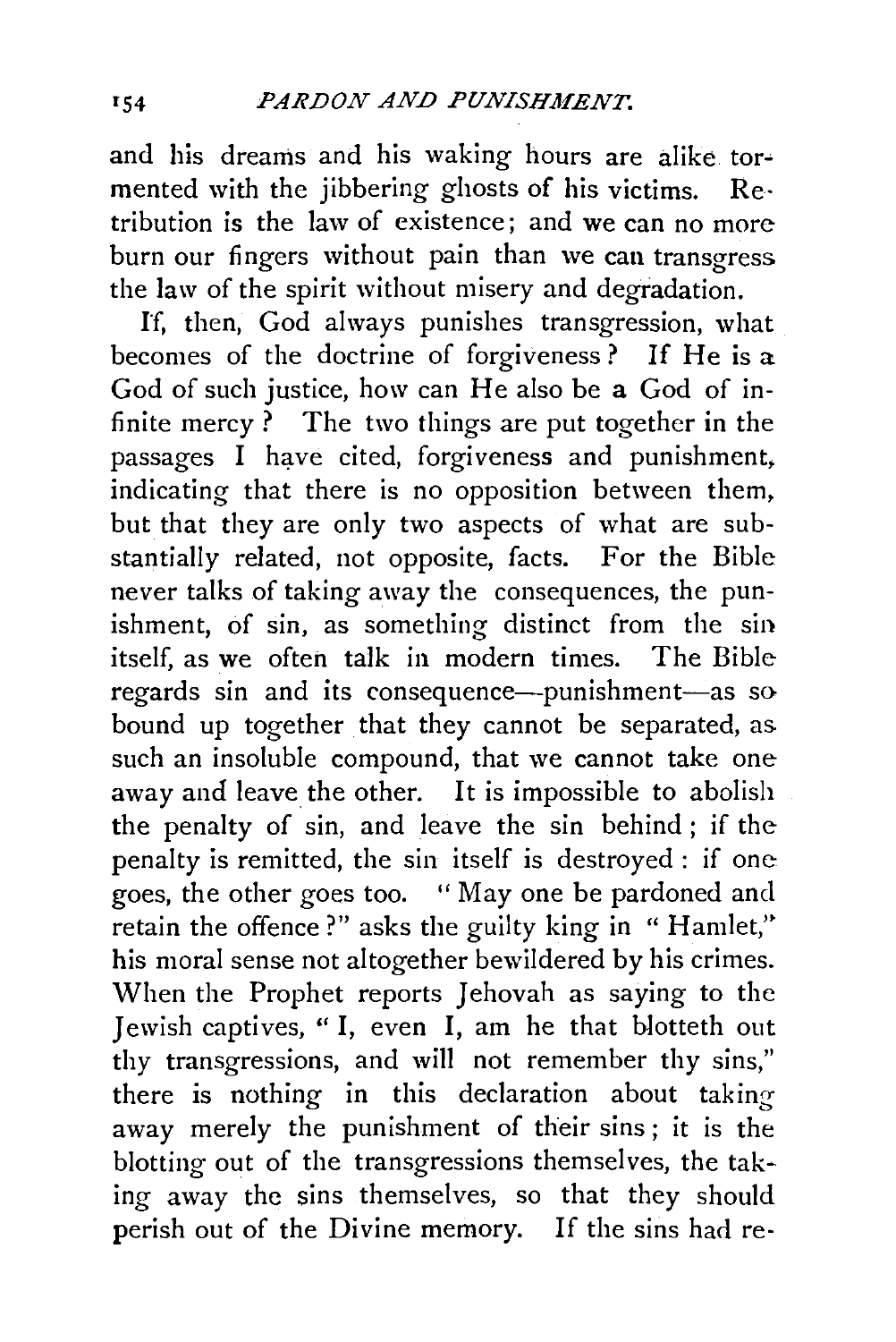mained, though the punishment had been in some way remitted, God could not have ceased to remember them, for they would have been ever before his eyes. The figure of the "blotting out" of sin is often used in the Bible, and is a very expressive one. It means the cleansing out of a stain so that it disappears, the obliterating of a mark so that it is seen no more, and passes out of the memory. When, therefore, God says. that " he blotteth out the transgressions of his people, and will remember them no more," we must understand that He will cleanse them from the stain of their sins, so that they shall become things of the past, obliterated from consciousness and memory ; because, when the sins have been taken away, then the consequences, or punishment, will pass away too.

In a similar manner Christ is said, in the New Tes tament, to bear our sins, to take away our sins, to cleanse us from our sins ; not to bear, or take away, or cleanse us from, the penalties of our sins. He bore our sins in Gethsemane and on the cross-not the punishment, but the sins themselves. If the punishment of sin is the shame of self-reproach, the misery of self-condemnation, and the weakening and deterioration of the moral nature, these consequences of sin are all our own, and cannot for a moment be thought of in connection with Christ; except that He had and has an. infinite sympathy with us when we have to suffer these. consequences of our sins, and did, and still does, in that sense, bear them with us. The grandeur of his mission was that He came to save us from sin, and the efficiency of the shedding of his blood is that it cleanses us from all sin. As the Lamb of God, He taketh away the sin of the world ; and He saves us from the pun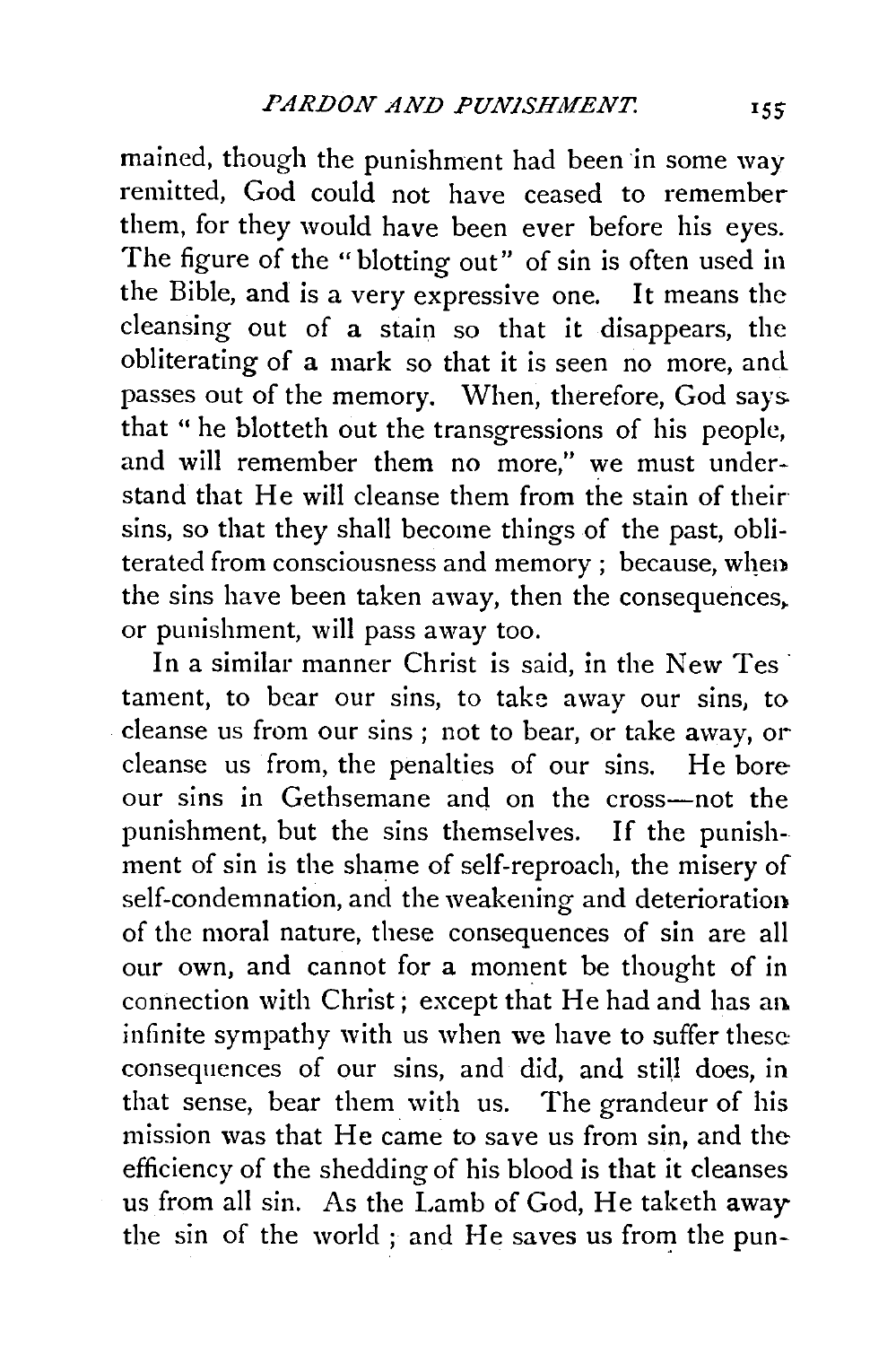ishment of sin by first saving us from the sin which is the cause of it. The apostle who is the great argumentative theologian of the New Testament puts this truth before us in many forms. He says that we are made alive unto God through Christ; that sin dies in virtue of our faith in Christ and our union with Him; that if a man is in Christ he is a new creature: that a man is justified, or made righteous, by a faith in Christ which gives him the power to obey his wilL The Apostle John says, "He that *doeth* righteousness is righteous." There is no hint anywhere of a salvation from punishment while the sin remains. When the sin is removed, the punishment of sin vanishes with it. And because we are never completely free from sin in this life, we are never completely free from punishment. We suffer, more or less, for the past and the present, while we are in this world.

We are now able, I think, to see how God blots out sins and yet punishes them; how He can be a God of dove and justice at the same time without any contradiction in his nature. *Punishment is a part of the means He employs to blot out our transgressions;* it is one of his instruments for bringing us to repentance. I say *one* of his means; not the only, nor the most -effectual, but one of the necessary inevitable instruments in the working out of our salvation.

Punishment is the work of love as much as any other part of God's redemptive work. It is love inflicting pain, pain that is corrective and curative. It is love unveiling to us the hidden intrinsic qualities of evil, and compelling us to see and feel them in the light of an intense and bitter personal experience. We .are mercifully made to feel the pangs of remorse and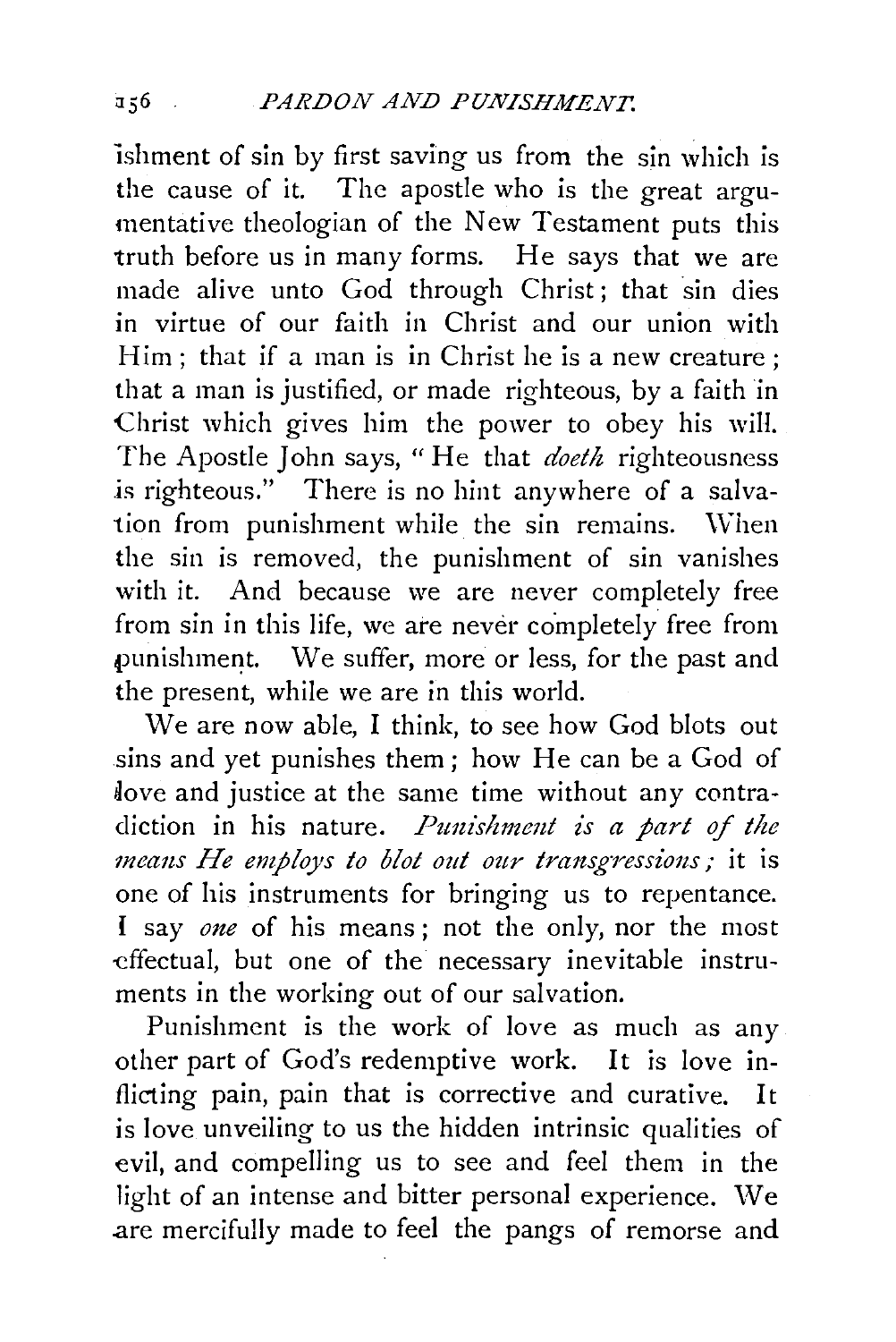shame and self- condemnation, because by no other means could we be brought to know for ourselves the exceeding sinfulness of sin. If we were only told by an outward law that sin, which is often so sweet and intoxicating at the time, was a rebellion against the Divine Will, an evil and bitter thing which we were to shun, which bore the stigma of the displeasure of God and did harm in the universe, we might listen, or we might give no heed, to the announcement ; but when God illustrates for us the evil nature of all wrong-doing by unfolding its consequences in our own bosom and to our own experience, He compels us to think, and perchance to repent. When it is made out with all the power of an overwhelming demonstration that sin against God or man racks the whole frame of the soul with pain and sorrow; that it blinds and deadens our nobler nature ; that, if not stopped, it will lead on to an unutterable agony and the destruction of our spiritual senses and faculties; an appeal is made to our thought and experience which is calculated to arrest, and which ought to arrest, the career of the most desperate profligate, and compel him to pause and consider his ways. . If a man can but be brought to ponder on his evil courses, and to anticipate their full consequences ; if he can be brought by painful consideration face to face with the full display of his guilt and folly, and to realize the utter misery of his impenitent state, there is then some hope of his repentance and salvation. The Prodigal Son, we are told, "came to himself" in the far-off land; and he came to himself when he began to realize the full consequences of his former recklessness, his degrading servitude, the hunger which the husks could not satisfy, his utter poverty and destitn·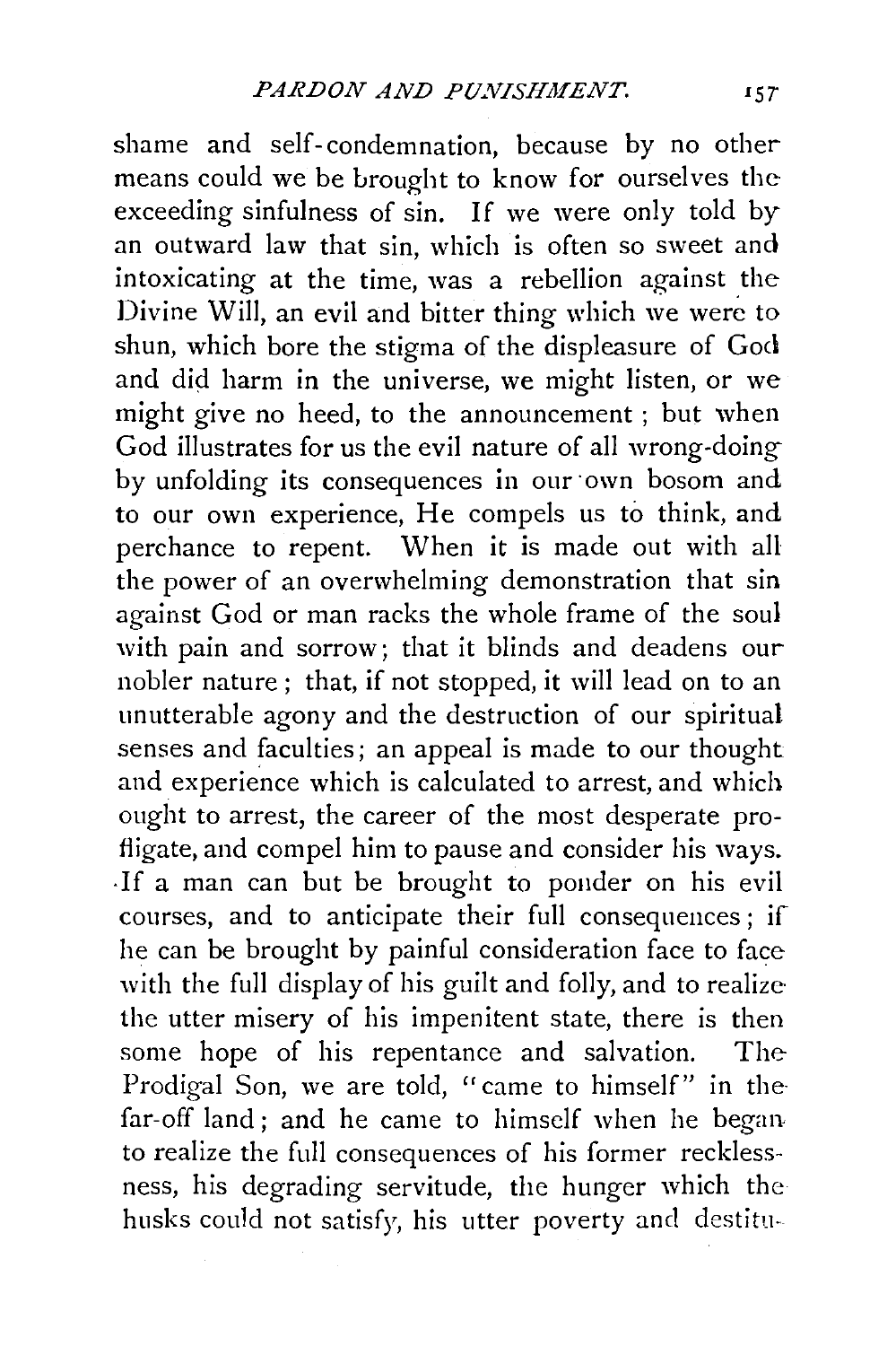tion which no one had pity on. His true and real self then came back to him, and brought with it the happy inspiration of repentance and return. From that moment his sin began to be blotted out and forgotten, because the spirit of the son had begun to supplant the spirit of the prodigal. When God declared to the captive Jews in Babylon that He blotted out their transgressions, He was doing more than remitting the punishment by restoring them to their own land. He was destroying that spirit of idolatry in them which had formerly been their great national sin; for from henceforth the Jews ceased from being an idolatrous people, and their exile had played the greatest part in shewing them the absurdity and guilt of idolatry. Call it justice, if you please, which joins punishment and sin ; but the truer and more appropriate name is Love.

God forgives a man when He destroys his sin and blots out his transgression. But punishment is only a part-of the agency He employs towards this end, and is not of itself sufficient to bring about a deep and lasting repentance. Men for the most part cannot see God's *love* in their sufferings and chastisements, .although that doctrine is so emphatically set forth in Holy Writ; but only his anger. And hence, if the work of blotting out sin is to be wide and general, some grand agency of manifest undeniable Love must lead the way and occupy the foremost place. Men -cannot be driven into goodness and righteousness, even by Divine law and the punishments it inflicts ; but they can be drawn by the almighty attractions of Love revealed in the sufferings and sacrifice of Christ. How to overcome the power of sin in the human heart, .and how to implant the spirit of a Divine freedom, so